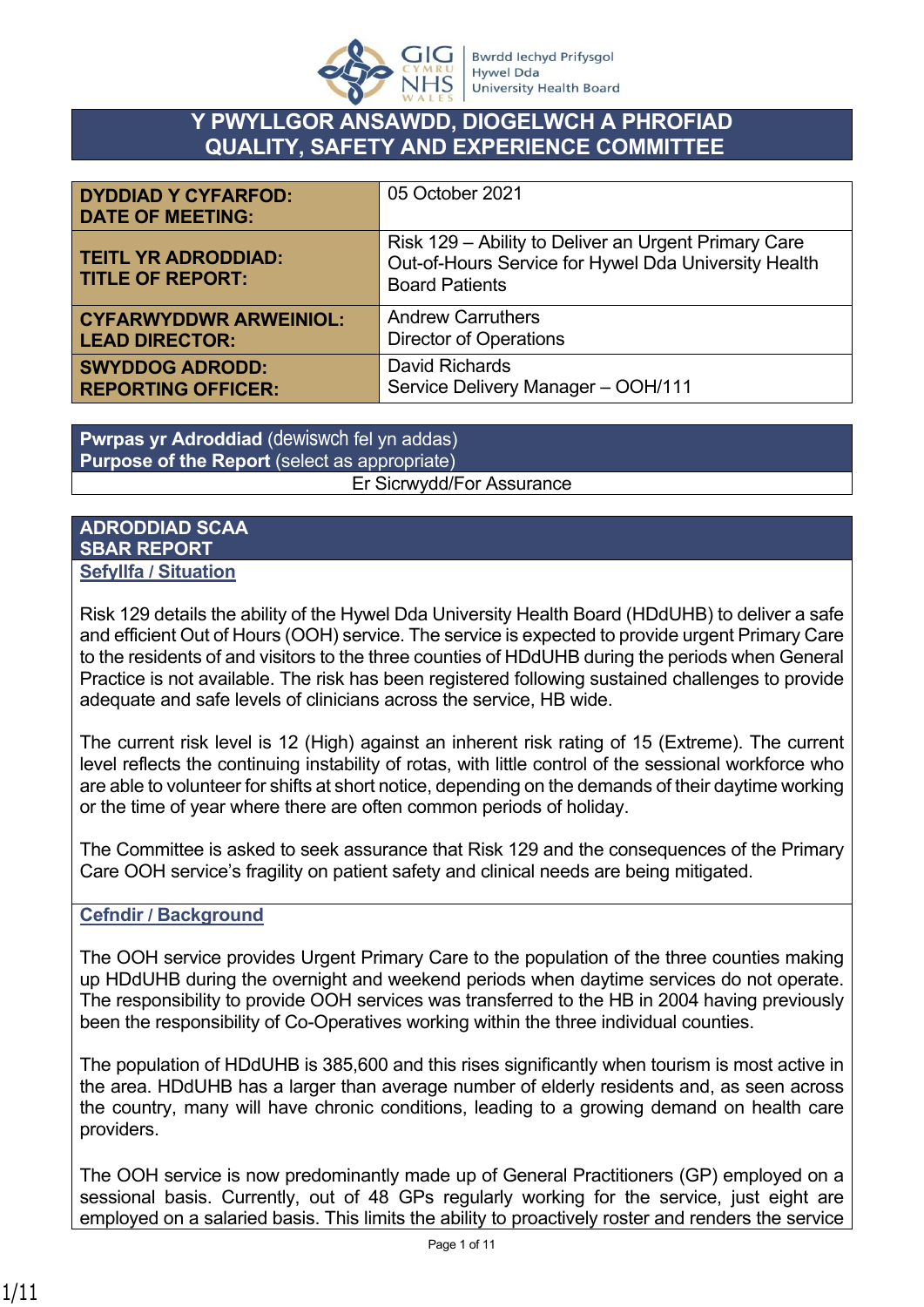vulnerable to continued instability of shift-fill creating a lack of cover. The COVID-19 pandemic has had a mixed impact on the availability of GPs. Some GPs withdrew from working for the OOH service, whilst others amended their working practices due to personal vulnerabilities. For a period of time during the most intensive part of the pandemic and lockdowns, there was an increase in shift-fill rates which were believed to be linked to less demanding daytime service periods combined with travel restrictions. Recently however, as demand on daytime services has increased, evidence suggests GPs have become fatigued and stressed and consequently are unable to work additional sessions in the OOH service. This has created a frequent pattern of relatively well populated rotas during nights on Monday to Friday (when workload is perceived to be less demanding) and increasingly strained weekend periods (which see a significant increase in demand). The result is staffing assurance levels reaching level 1-2\* during the week and reducing to level 3-4\* at weekends. This suggests remuneration is not a significant factor, as shifts remunerated at higher rates often remain uncovered.

#### \**Explanation provided on page 5*

Other reasons for reduced shift-fill include:

- A reduction in available GPs over the past five years from circa 100 to 48;
- Tax and National Insurance status determining a threshold for GPs to work within before encountering negative taxation effects on earnings potential;
- Changing service demands such as '111' and '111 First'
- An ongoing challenge to secure clinical consensus on the implementation of cross-border working;
- Dissatisfaction with the requirement to volunteer for shifts and the lack of 'rights' associated with the employment status of IR35/ sessional workers.

It is evident from reports from colleagues pan Wales, that a number of these issues are not unique to HDdUHB. The all Wales Out of Hours forum and weekly status report meetings describe a number of common themes resulting in fragile services across most Health Boards. With the additional pressures being seen by the Welsh Ambulance Service Trust (WAST), 111, Primary Care Services and Emergency and Secondary Care, the picture is that of widespread difficulties in balancing increasing demand with available capacity. The concerns surrounding availability of GPs to populate OOH rotas is known to Welsh Government (WG) and was specifically communicated to them during the winter period of 2019/20.

# 111

The '111' service is the "Front End" single point of contact for patients who wish to access Primary Care Services when daytime provision is not available. WAST provide the initial service contact, with call handling and triage stages being completed outside of the HB. During the pandemic lockdown, approximately 45% of demand was streamed away into other services by the '111' service. This 13% increase compared to the year previous reduced demand impacting the OOH service. Calls that cannot be streamed away are transferred via clinical systems to the HB OOH service for action. In HDdUHB, these calls are initially dealt with as telephone consultations, before a treatment option is offered. Prior to COVID-19, more patients were seen face-to-face in treatment centres or on home visits compared to the 27% that are currently being offered this type of consultation.

Where required, some significantly unwell or potentially complex presentations, together with some low acuity issues can be dealt with by the Clinical Support Hub (CSH). The CSH is composed of senior clinical decision makers, predominantly GPs and Advanced Pharmacists, working as a virtual extension to the national '111' service. In terms of governance, these individuals are employed via Swansea Bay University Health Board (SBUHB), whilst operating under a Memorandum of Understanding as part of the wider collaborative approach to the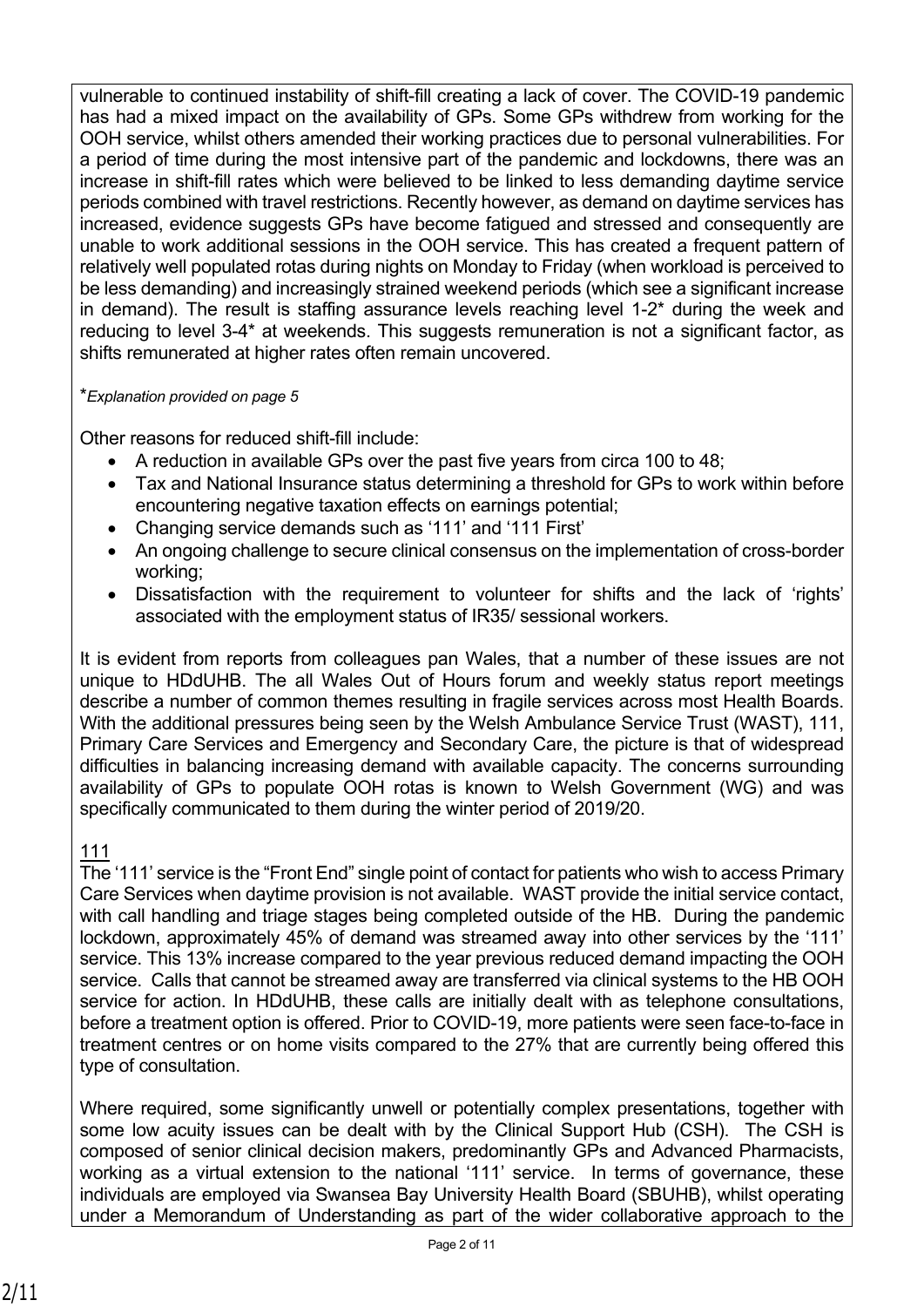provision of the '111' service. This approach to regional working is to be commended and is supporting a route to establishing new and innovative ways of working, capturing and deploying ever decreasing resources for the wider benefit of the population of West Wales, and not only for HDdUHB. The OOH service in HDdUHB works in a manner chosen by the majority of GPs working within the service. In other areas of the UK, '111' would have the ability to schedule appointments on behalf of the OOH service. It continues to be the choice and consistent working practice, however GPs in HDdUHB wish to maintain control of their workload and as such the '111' clinicians have less involvement with service users and instead, the clinical team in HDdUHB take responsibility for contacting every patient via telephone to assess and develop a plan to address their individual treatment needs. Whilst this has been seen as an increase in the volume of work undertaken within HDdUHB, during the COVID-19 pandemic it has allowed clinicians to manage their work in a safe and efficient way.

Members should be aware that when a concern with the '111' service is raised, there are a number of avenues which need to be considered in order to understand at which stage (and within which organisation), the incident may have occurred.

# Performance Monitoring - Local and All Wales Data Submissions.

There are national IT issues affecting the ability of OOH services which operate within the '111' system to enable full end-to-end reporting. This limitation was escalated by the previous Service Delivery Manager (SDM) to members of WG and to other operational leads in August 2020. A working group was planned but has not been established due to the pandemic. A new system called Salus is due to replace the current Adastra system. The go live date has been delayed as a result of the COVID-19 pandemic and the anticipated date will now be in the early part of the new financial year. Salus will have the ability to provide accurate monitoring and reporting data of '111' and the Out of Hours service. Until this system is introduced, the service will continue to monitor performance internally and this will be reported weekly and monthly to WG and the Executive Team, in addition to monthly Joint Operations Group meetings.

# **Asesiad / Assessment**

# Current Service Provision

The OOH service in HDdUHB currently operates from five bases across the three counties. Pembrokeshire is the only county with one base at Withybush Hospital. Ceredigion has bases in Bronglais Hospital (BGH) and Llynyfran Surgery, Llandysul. Carmarthenshire's two bases are at Glangwili Hospital (GGH) and Prince Philip Hospital (PPH) respectively. This distribution of bases allows the HB to cover urgent primary care services in a geographically appropriate way. Due to consistent capacity challenges, a decision was reached in March 2020 to reduce the overnight provision from five to two bases, leaving one base per county during overnight periods, seven nights per week. Cover at PPH and Llynyfran being temporarily stood down for part of their periods of operation.

The table below shows the total demand since '111' took responsibility for the taking and handling of calls in HDdUHB. The table shows total calls entered onto the Adastra system and the numbers concluded without being passed to the clinical team in the HB.

| Year                     | calls<br><b>Total</b><br>'111' | to   Calls<br>passed<br>$\mathsf{to}$<br><b>OOH</b> | Percentage<br>closed<br>by '111' |
|--------------------------|--------------------------------|-----------------------------------------------------|----------------------------------|
| Nov 2018 – March 2019    | 30.719                         | 22,188                                              | 27.8%                            |
| April 2019 - March 2020  | 71,057                         | 48,236                                              | 32.1%                            |
| April 2020 - March 2021  | 62.877                         | 40.975                                              | 34.8%                            |
| April 2021 - August 2021 | 28,840                         | 19,881                                              | 31.1%                            |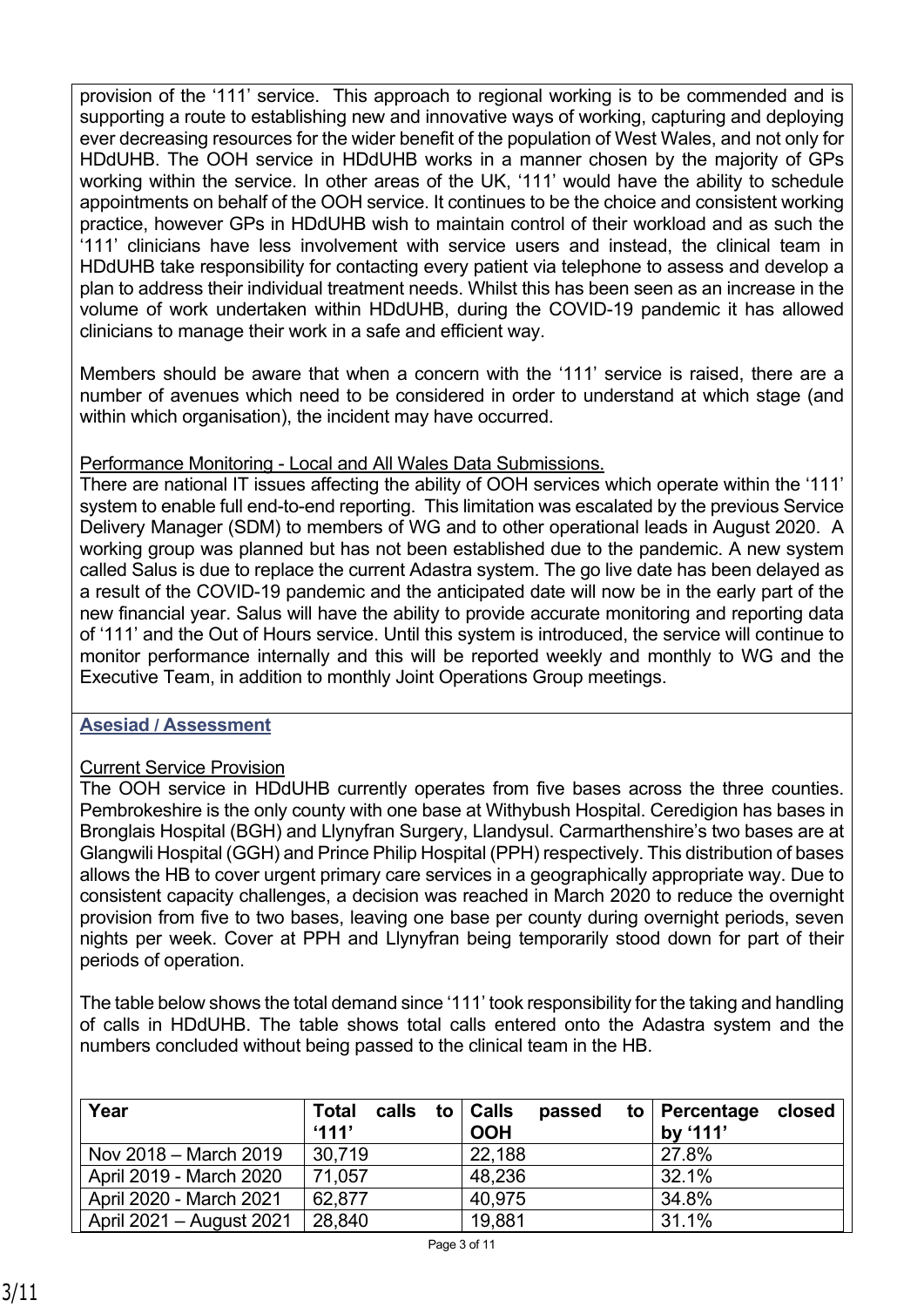Based on current demand, it is predicted the year April 2021 - March 2022 will exceed 69,000 total calls with 48,000 of these being passed to OOH. These are levels seen pre COVID-19. The predicted level of calls closed by '111' is expected to be relatively consistent when compared to pre-pandemic with a prediction of just 1% fewer calls able to be closed by '111' when compared to the year of 'normal' activity pre pandemic. The demand on '111' front-facing services, combined with significant pressures associated with staffing shortfalls arising from COVID-19 abstractions, has recently created additional pressures and escalated abandonment (calls that are unable to be answered) rates in excess of 40%. This raises a concern should these levels of pressure be sustained, as the ability of '111' to take initial calls will be reduced, but also the opportunity to close calls before being passed to OOH will be negatively impacted and therefore create an increase in call volume to be dealt with by OOH clinicians. Due to the chosen working practices of clinicians in HDdUHB, this would significantly increase the volume of work experienced by the service.

The COVID-19 pandemic has changed the way in which the OOH service approaches the provision of care to its service users. A decrease in volume during the lockdown phases was met with a predominant completion of contacts at the telephone advice stage. The last report provided to the Quality, Safety and Experience Committee (QSEC), noted 80% of patient contacts completed as telephone advice; this percentage has since reduced to 73% over the summer period. The predominant telephone advice work has allowed the service to function during the pandemic in a safe and efficient way, whilst protecting clinicians, especially those with vulnerabilities. Attempts have been made to develop 'Red Bases' which has been challenging due to the limited available facilities being shared by several teams attempting to develop plans to overcome the significant challenges brought about by the pandemic.

Increasing complexity of presentations is regularly being discussed by the OOH clinical team. Consultations are generally taking longer due to the increased complexity of patients presenting to the OOH service. The reasons for this are unclear but it is felt that demand on daytime services is resulting in spill-over into the OOH period, in addition to many patients who have not sought advice during the pandemic and now have poorly managed or even undiagnosed conditions.

Risk Management - Reporting, Performance Monitoring and General Accountability.

The service reports to a variety of teams, panels and committees in order to provide an assurance/risk overview of service provision and – when required - details on relevant mitigations associated with staffing risks.

The most frequent escalation mechanism is that of situation reports (which are based on risk scores derived by available capacity). These are circulated twice weekly to HDdUHB managers and executives together with operational leads in WAST ('999' and '111'), with WG and the '111' project team. Where potential risks to the HB's ED/MIU demands are identified, the service will escalate these on a daily basis to general managers for awareness and direction. Any mitigations are also included to ensure service provision is resilient within any given situation. An example would be the deployment of an advanced paramedic to cover a locality where GP staffing has not been secured.

The service now has a clinical governance arrangement whereby the Deputy Medical Director (Community and Primary Care) meets with service leads on a bi-weekly basis in order to increase the assurance and governance arrangements which are needed to ensure the service operates safely. An example of the work streams identified in this context, is the Clinical Lead GP undertaking performance reviews which include case audits. This is in addition to other audits which occur within the service. In addition, the monitoring and management of complaints has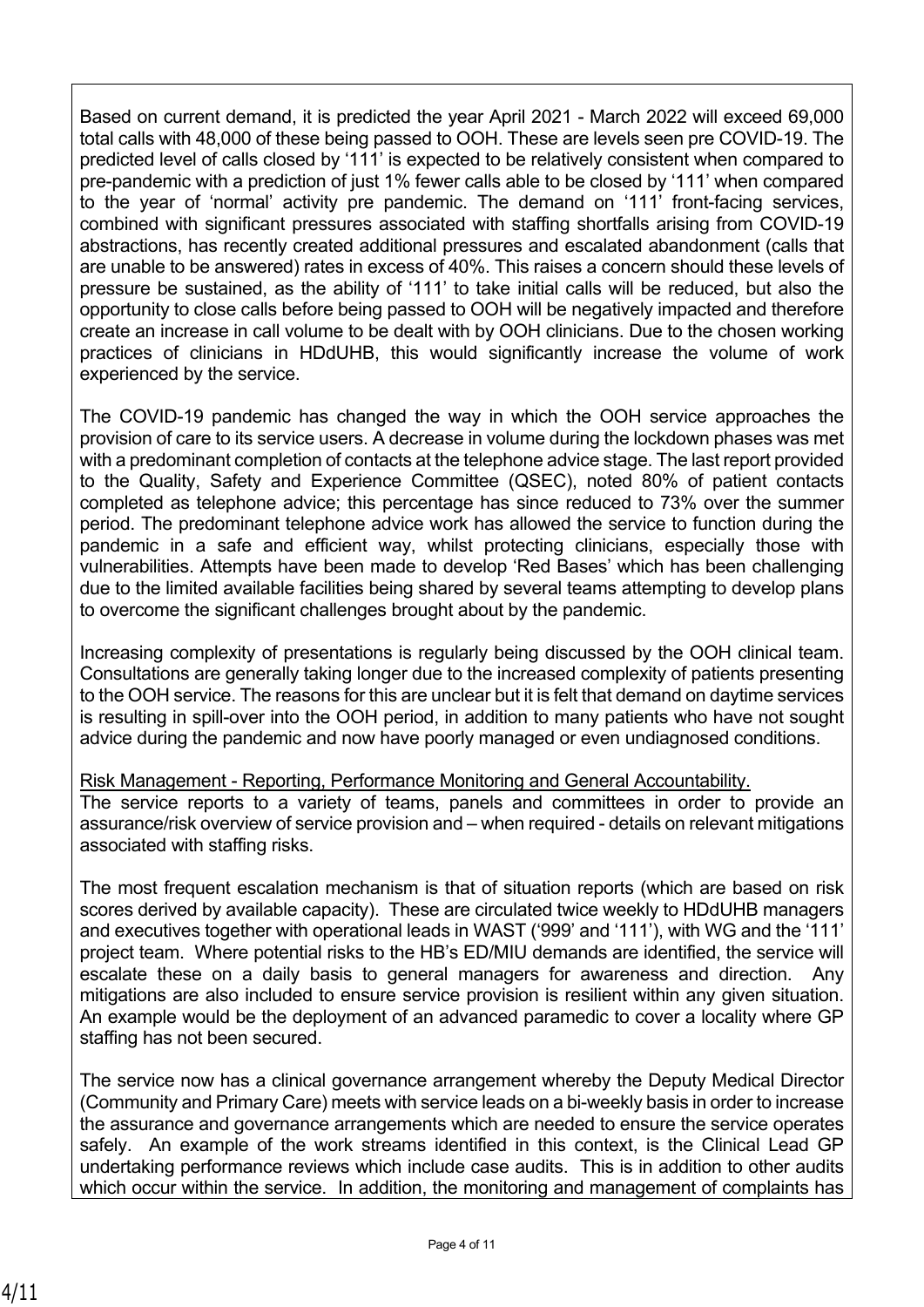been enhanced and all Datix complaints and concerns are now reviewed by the Associate Medical Director where required.

In terms of assurance related to service performance, certain indicators are regularly monitored by executives via quarterly performance reviews. Detailed exception reports are prepared to provide context to any targets not met, and for the most part, the lack of a sufficiently stable workforce is identified as a root cause for performance breaches.

Furthermore, reports to the People, Organisational Development and Culture Committee (PODCC) and QSEC, together with frequent scrutiny from the Community Health Council (CHC), are added means whereby the service is held to account.

As part of improvements to the governance arrangements for OOH services, an OOH peer review was convened in 2018. A follow-up review was completed in 2019, with an action plan developed to progress the actions identified. These are monitored routinely by the corporate team on behalf of the executives.

#### **Service Escalation**

To maximise service resilience, promote assurance and to minimise risks to patients, the service must escalate concerns arising in relation to clinical staffing. At present, the following process is employed and details available clinical hours required against hours secured – these are plotted into a matrix. This gives a predicted shift-fill percentage, which is then RAG rated. This predicted shift-fill does not account for the mix of clinicians available to the service and could therefore be a misleading indicator if not taken in context. The status is then set against one of the following ranges:

| <b>Escalation Level</b><br>and RAG rating | Level 1         | Level 2        | Level 3 | Level 4        | Service re-direction if overall<br>shift fill rate falls below 40% |
|-------------------------------------------|-----------------|----------------|---------|----------------|--------------------------------------------------------------------|
| for Traffic light<br>system               | $90% -$<br>100% | $80% -$<br>89% | 70%-79% | $40% -$<br>69% | $<$ 39%                                                            |

The last report to QSEC identified the service as being predominantly at level 2. This has changed over the summer period to predominantly level 1 with occasional level 2s on Monday to Friday being experienced, which sometimes increases to level 3 and often 4 over weekends. There have not been any shifts that have deteriorated to 'Black' requiring service redirection. At present, the service informs a list of executives, hospital and other stake holding leads (such as WAST emergency medical services) of the prevailing staffing position. In order to better understand how service provision may impact patient experience within the various escalation levels, the following should be noted:

| <b>Escalation</b><br>Level | <b>Descriptor</b>                                  | <b>Potential risks</b>                                                                                                      |
|----------------------------|----------------------------------------------------|-----------------------------------------------------------------------------------------------------------------------------|
| Level 1                    | <b>Steady State</b>                                | No risks to patients identified (managed as usual)                                                                          |
| Level 2                    | Moderate<br>pressure                               | Low staffing level that reduces service quality (managed as<br>usual)                                                       |
| Level 3                    | Severe<br>pressure                                 | Service operating with potential reduced<br>effectiveness / lack of available capacity / increased risk to<br>patients      |
| Level 4                    | Extreme<br>pressure                                | Significant risk to patients / non-compliance with national<br>standards                                                    |
| Level 5                    | point<br><b>Crisis</b><br>(business<br>continuity) | An event which impacts on a large number of patients / gross<br>failure to meet national standards / unsafe staffing levels |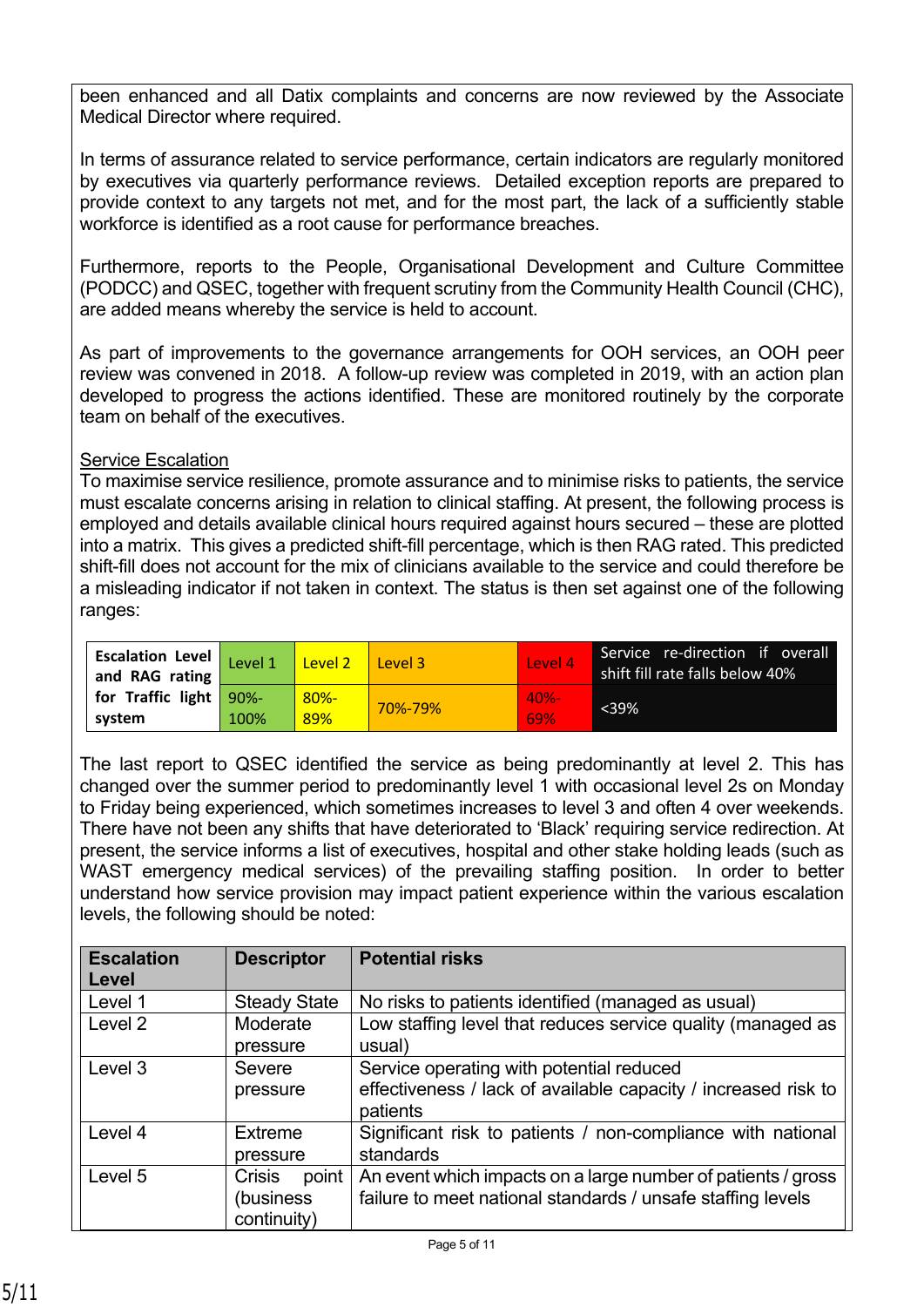## Datix - Incident and Complaint Analysis - March 2021 – September 2021

There were just two new Datix submissions since the last report to QSEC. One relates to the general capacity of the service and a second to the recording of prescription usage and handling of a controlled drugs cabinet key at one base. Two further Datix submissions are historic requiring ongoing investigation and action before closing.

There is one outstanding complaint regarding a case that spanned a number of teams and services within the HB which the OOH service played a small part in.

In addition to Risk 129, there are currently five service or department level risks:

830 - OOH service demand exceeds capacity

880 - Potential Infection Control risk to OOH staff

- 879 Lack of suitable estates to support OOH COVID-19 related patient flow
- 803 Disruption to OOH service due to failure of 111 IT system
- 71 Lack of effective communication between daytime practices and OOH

Members should be assured that Datix risks and incidents are reviewed on a monthly basis by service leads and there is an additional review made by the OOH complaints governance team; the SDM and clinical lead then provide a report to the Joint Operations Group as well as to the all-Wales OOH Forum.

#### Development of Service Provision

Although the majority of the OOH workforce in HDdUHB is made up of sessional GPs, there have been recent opportunities which will have a positive influence on rotas. Within the past six weeks, five GPs have been recruited to salaried positions. Two of these already worked for the OOH service on a sessional basis however their willingness to become employed on salaried terms is seen as a positive step forward. The further three GPs are in the final stages of their GP training programmes and will be ready to take up their positions in the final quarter of this financial year. These additional five salaried GPs will bring the total number to 53 and will give some foundation to stabilising the rota and an element of proactive planning. The previous report to QSEC also identified 53 GPs (10 of which were salaried) working in the service but subsequently this number reduced.

The development of a Multidisciplinary Team (MDT) has continued and remains a key area of focus. Three Advanced Nurse Practitioners (ANP) regularly work in the OOH service with a further one undertaking shifts as a sessional worker on a less frequent basis. Advanced Paramedic Practitioners (APP) continue to work in the OOH service within a MOU between HDdUHB and WAST. This three-year pilot will conclude at the end of October 2021; however discussions are underway to plan how this valuable group of clinical colleagues could continue to be included as part of the growing MDT in the OOH service. The uncertainty about the ability to employ APPs directly in the HB continues to be a topic of discussion and should the issues involved be overcome, the availability and frequency that clinicians with paramedic backgrounds can work as part of an MDT will grow significantly.

Options to develop and reinforce the OOH service in other ways are also being evaluated. Proposals to expand the service to link with other services are being considered. These options would increase the general capacity of the available workforce, in addition to the ability to offer variety of work which will make working in the service more attractive prospect. This variety could be a partnership between Primary Care Managed Practices or other departments such as 'Same Day Emergency Care' (SDEC). These options could also reduce the impact of the '111 First' and Urgent Primary Care developments by 'sharing' the limited pool of clinicians in a way that enhances and not detracts from services.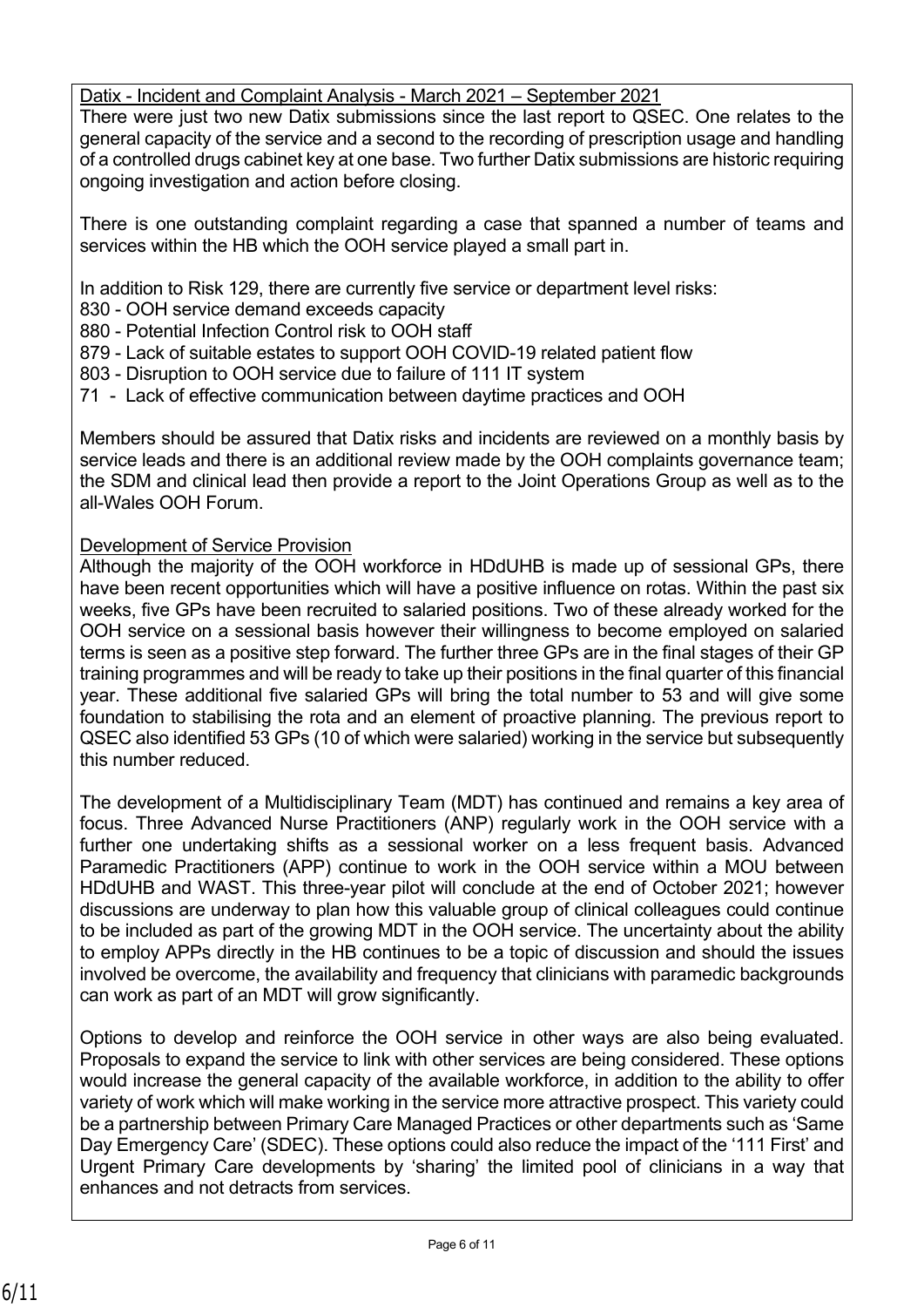# Further Projects which are Underway to Develop the OOH Service.

The availability of the call centre in Withybush General Hospital (WGH) has led to opportunity to join with other services. One of the two important services being supported by the HDdUHB OOH service is the newly commissioned '111' Mental Health Practitioners. The service is set to be hosted in the call centre at WGH which will allow this developing service to work more closely with the OOH team including providing clinical support particularly in the OOH period.

A second important service is the Oncology Triage Service currently hosted within SBUHB. Bringing this service back to HDdUHB and developing the skills of the OOH call handlers will improve access and satisfaction to those needing to engage with this service. These patients would likely enter the '111' system, however with this service they can be managed with an efficient and globally recognised Oncology Triage Tool, allowing access to the most appropriate care.

The work to develop 'Red Bases' continues and is nearing conclusion which will allow more symptomatic patients to be seen in appropriate areas. These bases will create a safer and controlled area to assess patients without increasing risk to other service users and staff which has been a barrier to date. This is particularly important ahead of the predicted Respiratory Syncytial Virus (RSV) numbers where the ability to differentiate between COVID-19 and RSV will be challenging. If predictions are accurate, significant numbers of children will need to have access to face to face assessments, in addition to symptomatic adults with possible COVID-19 symptoms.

'111 First' is due to roll out its first phase in the near future with the second phase likely to be realised at the end of quarter four 2021/22 or beginning of the next financial year. The '111 First' programme has the potential to allow the OOH service to develop certain areas such as call handling. However it should be noted that change at this scale has the potential to disrupt working practices and embracing the way of working required by '111' already remains a challenge for the service.

A Demand & Capacity study is currently underway internally within the OOH service. Overall demand and clinical outcomes are being assessed against pre-pandemic levels to better understand the service and how it functions. Studying the service over this timescale will improve demand data accuracy of in the OOH service when the influence of the pandemic eases. This data compared to capacity will direct the planning of service development, with the make-up of the clinical team being a significant factor to consider in light of reducing numbers and availability of GPs against a predicted rise in demand associated with an ageing population and prevalence of chronic conditions.

It is important to understand how those using the service receive treatment. To enable this to be understood, a patient satisfaction survey is being developed. Although not yet actioned its development is well advanced and it is anticipated that it will be ready to use and start collecting data in the new year. This data is expected to provide evidence to influence service design and direct change to provide the best care available in equitable measure across the HB. It has been suggested in engagement meetings with GPs working in certain areas, together with additional comments from the CHC, that service users living in certain areas receive a reduced level of care and are managed in different ways to those living in areas closer to bases. Additionally WAST has been asked to undertake an audit of calls in the areas served by the bases that have been closed during overnight periods. This data will further inform the OOH team as to the possible impact of the episodic base closures, identifying whether patients then need to use the '999' service and therefore potentially be routed incorrectly adding to the demand of an already stretched ambulance service. Due to the level of escalation WAST are currently experiencing there could be a delay in receiving this data.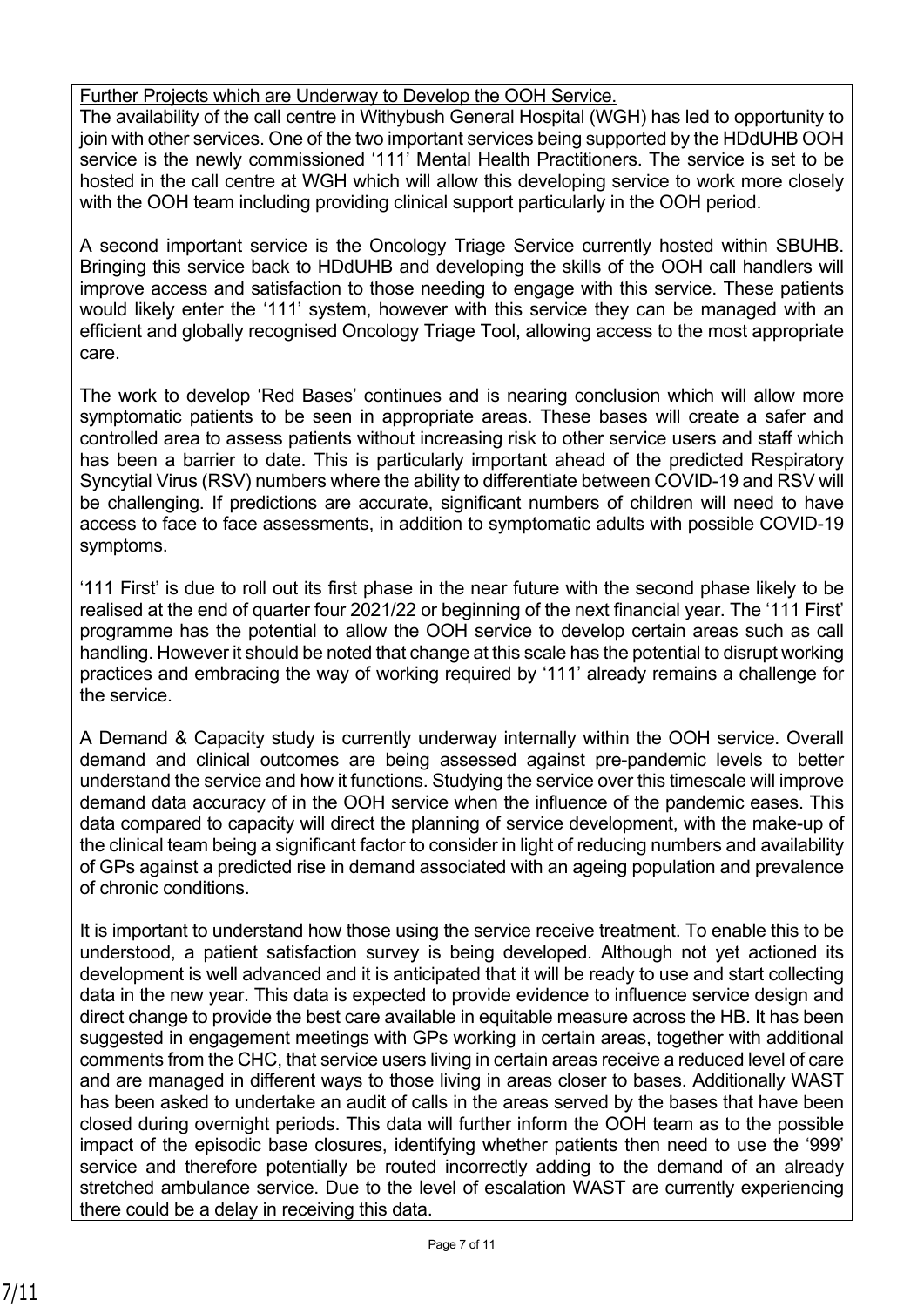Clinical governance continues to be a key aspect of maintaining and developing a safe OOH service. The Clinical Lead (CL) and Service Delivery Manager (SDM) are working closely and an agreement has secured the CL position for another year. Fortnightly meetings with the Deputy Medical Director (DMD) and Associate Medical Director (AMD) enhances the clinical leadership with timely discussion and management of issues affecting the service. These may be operational, incidents, concerns, ombudsman and service improvement. These close working relationships have allowed an interim measure to be implemented to support the SDM with clinical concerns whilst the CL is on annual leave and fulfilling the requirements of the retire and return process.

Clinical leadership is further provided at a Journal Club held once a month and chaired by the AMD. The DMD, CL and SDM regularly attend allowing interaction with the clinical team to promote learning, team working and a timely way to hear and respond to clinical and operational queries.

To mitigate demands of managing a rota largely made up of sessional GPs and the additional challenges associated with this group, a new system (RotaMaster) has been procured. This system allows the open advertisement of vacant shifts and will make the offering of availability of GPs possible 24-hours a day. Additionally the consequences of discontent surrounding the rights to shifts and regular working of sessional colleagues causing some withdrawal of GPs is expected to be mitigated. RotaMaster will be ready for go live before Christmas 2021.

Risk 129 - Ability to Deliver an Urgent Primary Care Out-of-Hours Service for Hywel Dda University Health Board Patients

There are several factors (some on a national scale) which are affecting the ability to deliver care within the OOH Service. The resulting staffing profile and service risks are reflected in Risk 129. This risk is reviewed regularly and amended as required with any new actions leading to mitigations identified as appropriate. The present risk score of 12 (High) has remained since the last assurance provided to QSEC.

The unpredictable nature of the OOH workforce, which includes the influences of sickness and retirement combined with the pan-Wales recruitment issues, makes any significant change to the risk scores challenging. With potential staffing complications relating to COVID-19 adding further pressures, the need to increase the risk score remains a possibility and this is kept under continuous review by the management team

# Summary

The delivery of OOH services is a complex matter and is significantly reliant on a workforce, the majority of whom have the option to opt in or out of shifts at their discretion. This is due to there being very few salaried (contracted) clinicians. The demographic of the local GP network is also concerning given the proximity to retirement that many are considering. In addition, there workforce is experiencing sickness issues that are affecting a number of staff on a long-term basis together with shortfalls that are explicitly related to the COVID-19 pandemic and related infection control directions.

The variable risk profile is attributed predominantly to the staffing positions and this has resulted in the formal submission of concerns from service clinicians along with '111' staff. In turn, the service has, with the support of the Executive Team, made temporary changes to the operating structure of the service in the overnight period, which for the most part have improved access and stability as well as increased resourcing. This is with the exception of weekend cover.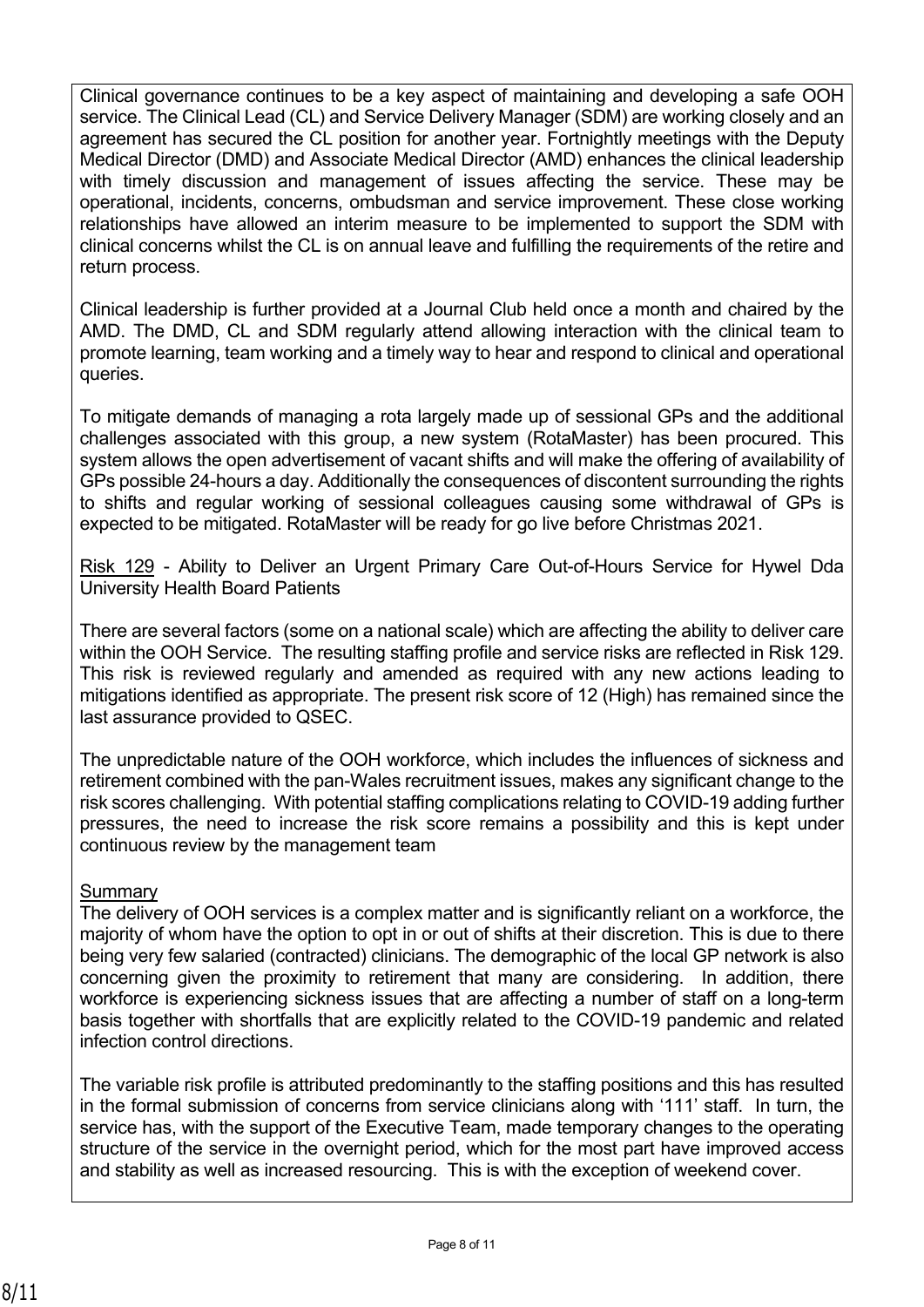A more formal review of this service change and its impacts on patient journeys has been delayed due to COVID-19, however this work is now underway again and will be treated as high priority by the OOH leadership team.

The variations in staffing combined with the risks faced across the region are reflected in Risk 129. Despite several actions being identified and solutions being implemented, the fragility of the service remains a concern and it is apparent that this risk may be retained as active for some time to come.

# Potential Solutions

The reliance on a GP staffed model is no longer viable and although the OOH service will always need to be GP led, the move to a multidisciplinary team is considered an imperative. With this comes an opportunity to provide career pathways for those with a variety of backgrounds to develop triage, community nursing and advanced practice skills; further integration across organisational boundaries such as with the WAST APP model; development of newer roles in the OOH setting such as Healthcare Support Workers (HCSW), trained drivers, Physician Associates etc. Further opportunities to develop the OOH service into an Urgent Primary Care Service which operates over a 24-hour period continue to be explored. This model could offer a variety and rotation resulting in an opportunity to attract a greater cohort of interested individuals. This would see an increase in the overall number of colleagues who are salaried and therefore provide a more resilient workforce. All of this will need to be included into the workforce capacity assessments that are being completed. With some development in the staffing situation, there is an opportunity for some foundation of stability, however further recruitment and MDT development may be slow.

Risk 129 is likely to remain at its present level for some time to come and will be continually impacted by the persistency of the COVID-19 pandemic. The service leadership and management team will continue to review and work in partnership with other colleagues and services to mitigate this risk where possible.

# **Argymhelliad / Recommendation**

The Committee is asked to:

- Note the current position of the OOH Service in its ability to meet the needs of the service users;
- Consider the actions that are underway to mitigate risk and develop the service and improve the situation in the longer term;
- Receive assurance that Risk 129 and the consequences of the Primary Care OOH service's fragility on patient safety and clinical needs are being mitigated.

| Amcanion: (rhaid cwblhau)<br>Objectives: (must be completed) |                                                                                                                                                                                                                                                                                                                                                                         |
|--------------------------------------------------------------|-------------------------------------------------------------------------------------------------------------------------------------------------------------------------------------------------------------------------------------------------------------------------------------------------------------------------------------------------------------------------|
| <b>Committee ToR Reference:</b>                              |                                                                                                                                                                                                                                                                                                                                                                         |
| Cyfeirnod Cylch Gorchwyl y Pwyllgor:                         | 5.2 Seek assurance on the management of principal<br>risks within the Board Assurance Framework (BAF) and<br>Corporate Risk Register (CRR) allocated to the<br>Committee and provide assurance to the Board that<br>risks are being managed effectively and report any<br>areas of significant concern e.g. where risk tolerance is<br>exceeded, lack of timely action. |
| Cyfeirnod Cofrestr Risg Datix a Sgôr<br>Cyfredol:            | R129 - Ability to deliver an Urgent Primary Care Out of<br>Hours Service for Hywel Dda Patients 3x4 = 12                                                                                                                                                                                                                                                                |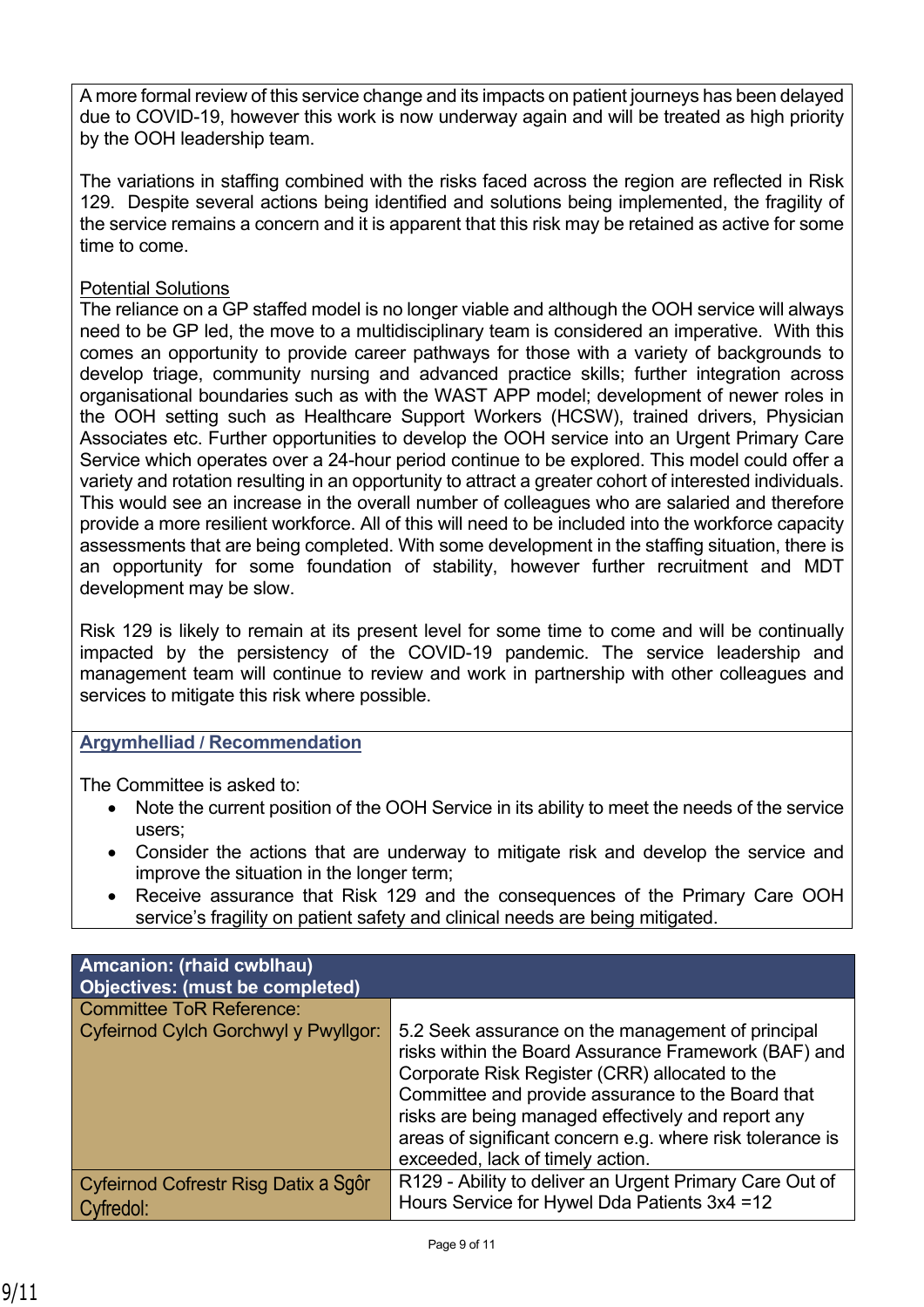| Datix Risk Register Reference and<br>Score:                                                                                                              |                                                                                                                                                                                                                                |
|----------------------------------------------------------------------------------------------------------------------------------------------------------|--------------------------------------------------------------------------------------------------------------------------------------------------------------------------------------------------------------------------------|
| Safon(au) Gofal ac lechyd:<br>Health and Care Standard(s):                                                                                               | 2. Safe Care<br>2.1 Managing Risk and Promoting Health and Safety<br>5.1 Timely Access<br>7.1 Workforce                                                                                                                        |
| <b>Amcanion Strategol y BIP:</b><br><b>UHB Strategic Objectives:</b>                                                                                     | All Strategic Objectives are applicable                                                                                                                                                                                        |
| <b>Amcanion Llesiant BIP:</b><br><b>UHB Well-being Objectives:</b><br><b>Hyperlink to HDdUHB Well-being</b><br><b>Objectives Annual Report 2018-2019</b> | 4. Improve Population Health through prevention and<br>early intervention, supporting people to live happy and<br>healthy lives<br>2. Develop a skilled and flexible workforce to meet the<br>changing needs of the modern NHS |

| <b>Gwybodaeth Ychwanegol:</b><br><b>Further Information:</b>                                                                                                                              |                                             |
|-------------------------------------------------------------------------------------------------------------------------------------------------------------------------------------------|---------------------------------------------|
| Ar sail tystiolaeth:<br>Evidence Base:                                                                                                                                                    | Included within the report where applicable |
| <b>Rhestr Termau:</b><br><b>Glossary of Terms:</b>                                                                                                                                        | Contained within the body of the report     |
| Partïon / Pwyllgorau â ymgynhorwyd<br>ymlaen llaw y Pwyllgor Ansawdd,<br>Diogelwch a Phrofiod:<br>Parties / Committees consulted prior<br>to Quality, Safety and Experience<br>Committee: | N/A                                         |

| <b>Effaith: (rhaid cwblhau)</b><br>Impact: (must be completed)    |                                                                                                                                                                                                                                                                                                                     |
|-------------------------------------------------------------------|---------------------------------------------------------------------------------------------------------------------------------------------------------------------------------------------------------------------------------------------------------------------------------------------------------------------|
| <b>Ariannol / Gwerth am Arian:</b><br><b>Financial / Service:</b> | Additional financial resource may be required.                                                                                                                                                                                                                                                                      |
| <b>Ansawdd / Gofal Claf:</b><br><b>Quality / Patient Care:</b>    | All actions associated with this paper are to improve the<br>quality of patient care and are focused on patient safety<br>Where clinical access cannot be secured and patients are<br>delayed in receiving care there is potential for harm - but<br>the 999 and ED escalation remains an option where<br>required. |
| <b>Gweithlu:</b><br><b>Workforce:</b>                             | Training and education needs to be identified as work<br>streams emerge                                                                                                                                                                                                                                             |